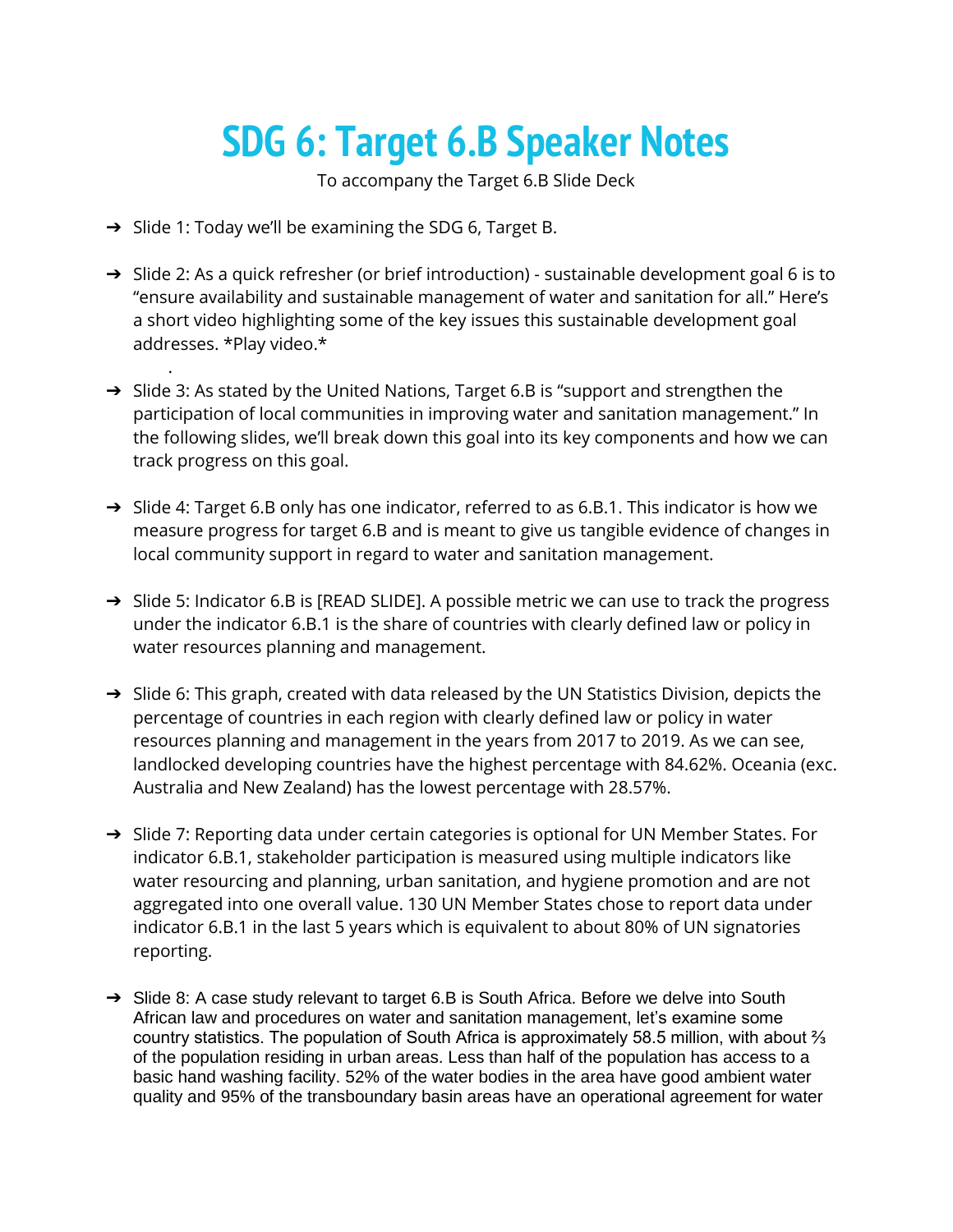cooperation.

- → Slide 9: In this graph we can see the procedures in law or policy for participation by users and communities, as well as the level of participation. The level of participation is measured on a 3-point scale with 1 being low, 2 being moderate, and 3 being the highest amount of participation. The existence of procedures is measured with a 5 for procedures that are not clearly defined and with a 10 for clearly defined procedures.
- → Slide 10: For the rest of this case study, we will be focusing on Cape Town and the Cape Town water crisis in the Western Cape of South Africa from 2015-2020. The peak of the water crisis, however, was between mid-2017 and mid-2018. Approximately 4 million people were directly affected by the water crisis, required to wait in long lines for a daily allocation of 15-25 litres of water.

The response from the government was to drastically reduce the amount of water residents could use and impose fines if anyone was caught using more than their allotted amount. At official water collection sites, security guards ensured that no one was taking more than their fair share of water. The city's leaders also issued recommendations to residents and tourists alike, urging them not to flush toilets, skip showers, and swim in the ocean instead of in pools. "Day Zero" refers to the estimated date that the city would reach a critical amount of water available in the reservoir and would be forced to shut off the taps. The city insisted that if "Day Zero" was reached, taps would still run in hospitals. Additionally, efforts would be made to allow communal taps in informal neighborhoods to run; areas that experienced water insecurity prior to the water crisis.

According to the WWF, despite the drought ending in 2020 due to rains filling the dam levels to 95%, the possibility for another drought in Cape Town is not only possible, but likely. The programs that drastically reduced water usage like the "if it's yellow let it mellow campaign" and daily allocation of a specific amount of water, ended along with the drought. Additionally, growing populations and urbanization have resulted in the WWF estimating that water demand in the area will only increase, putting stress on the already fragile water resources. The creation and enforcement of robust water laws and regulations to prevent another water crisis, like policies for using groundwater sustainably and catchment management would be beneficial.

This picture was taken during the height of the water crisis in January of 2018 depicts the main water source for Cape Town, the Theewaterskloof dam.

→ Slide 11: This short video by National Geographic further explains the water crisis in Cape Town, explores how climate change is involved in the changing environment, and examines how Cape Town may become a blueprint for future water crises. \*play video\*